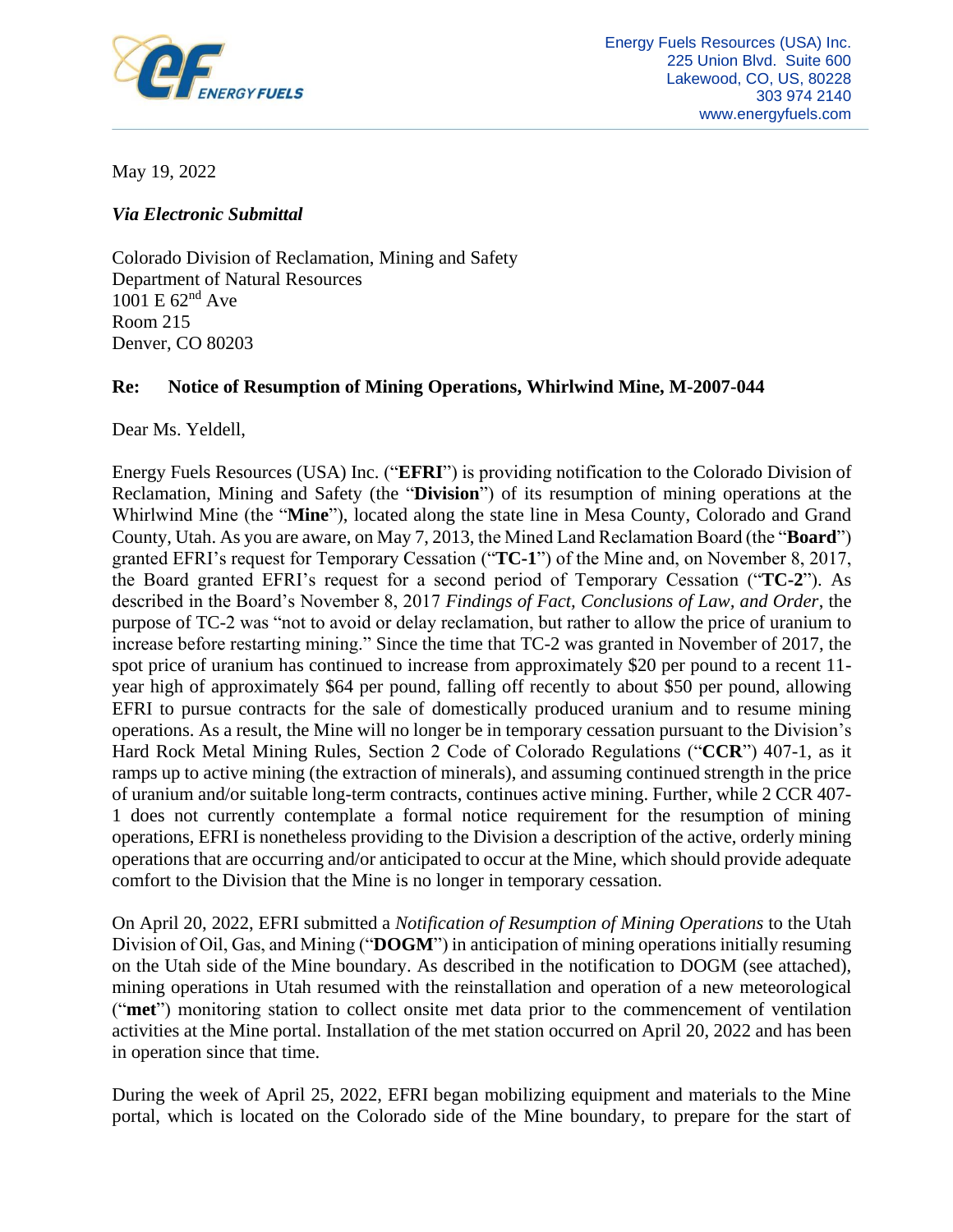## *Ms. Amy Yeldell Colorado Division of Reclamation, Mining and Safety May 19, 2022*

rehabilitation activities. Currently, the underground portion of the Mine consists of a 3,200-foot decline and approximately 800 feet of development drift (see attached figure). To date, the Mine has not produced any ore or developed drifts into underground ore deposits. As shown in the attached figure, the underground workings are currently flooded at a distance of approximately 2,500 feet down the decline

Initial rehabilitation activities will commence with repair at the portal face moving into the decline. At this time, due to the need to install various safety and environmental monitoring equipment at the portal prior to the start of ventilation activities, rehabilitation work in the decline is not expected to start until the week of June 6, 2022, pending approval from the U.S. Mine Safety and Health Administration ("**MSHA**"). Work will continue with the removal of debris from collapsed portions of the decline. The full extent of the collapse is unknown at this time, but initial rehabilitation activities will be completed as needed along the entire length of the decline from the portal to the existing mine pool. Debris and waste rock from the collapse will be removed and stockpiled on the waste rock pile and the ribs and back will be shored up using rock bolting, as necessary, for safe entry of workers and equipment. It is anticipated that, with a three-person crew working a minimum of four days a week, initial rehabilitation activities will take approximately four to six months to complete.

Concurrent with the initial rehabilitation activities at the Mine, EFRI is also in the process of evaluating dewatering/treatment options and underground ventilation strategies in anticipation of dewatering the mine pool to continue advancing development drifts. As a result of new effluent discharge limits established by the Water Quality Control Division ("**WQCD**") of the Colorado Department of Public Health and Environment ("**CDPHE**") in 2019, EFRI has completed and submitted the results of bench-scale water treatment testing through a third-party engineering firm. Final engineering designs are now in progress with fabrication and delivery of water treatment equipment expected in late 2022 or early 2023, with dewatering commencing in early to mid-2023. Once the new water treatment system is installed, it is anticipated that dewatering of the mine pool will be completed in less than three months. At that point, little to no additional treatment and discharge of water is expected, as any additional inflows will be consumed through ventilation (evaporation) or underground mining activities, including the production of ore and waste rock. Once the mine pool is dewatered, development drifts will continue to be advanced with initial ore production currently anticipated in mid-to-late 2023.

In late-2021, in anticipation of the resumption of mining operations, EFRI contracted with a thirdparty consulting firm to continue the hydrologic studies that were initiated at the Mine in 2008 and 2009 and to complete a preliminary hydrogeological conceptual model and initial hydrogeological report, as contemplated by the Division and U.S. Bureau of Land Management ("**BLM**") in their 2008 permit approvals. The initial hydrogeological report is expected to be completed by early to mid-June and will be submitted to the Division and BLM upon completion. EFRI anticipates that this initial report, and the overall hydrogeological conceptual model, will continue to be supplemented with additional data and data analyses as mining operations advance.

As evidenced by the above-summarized activities, mining operations are deemed to have resumed as of late 2021 when hydrologic studies commenced, followed by the installation and operation of the met monitoring station and the mobilization of equipment and materials to the Mine portal so far in 2022, as they constitute development work performed in relation to the Mine deposit aimed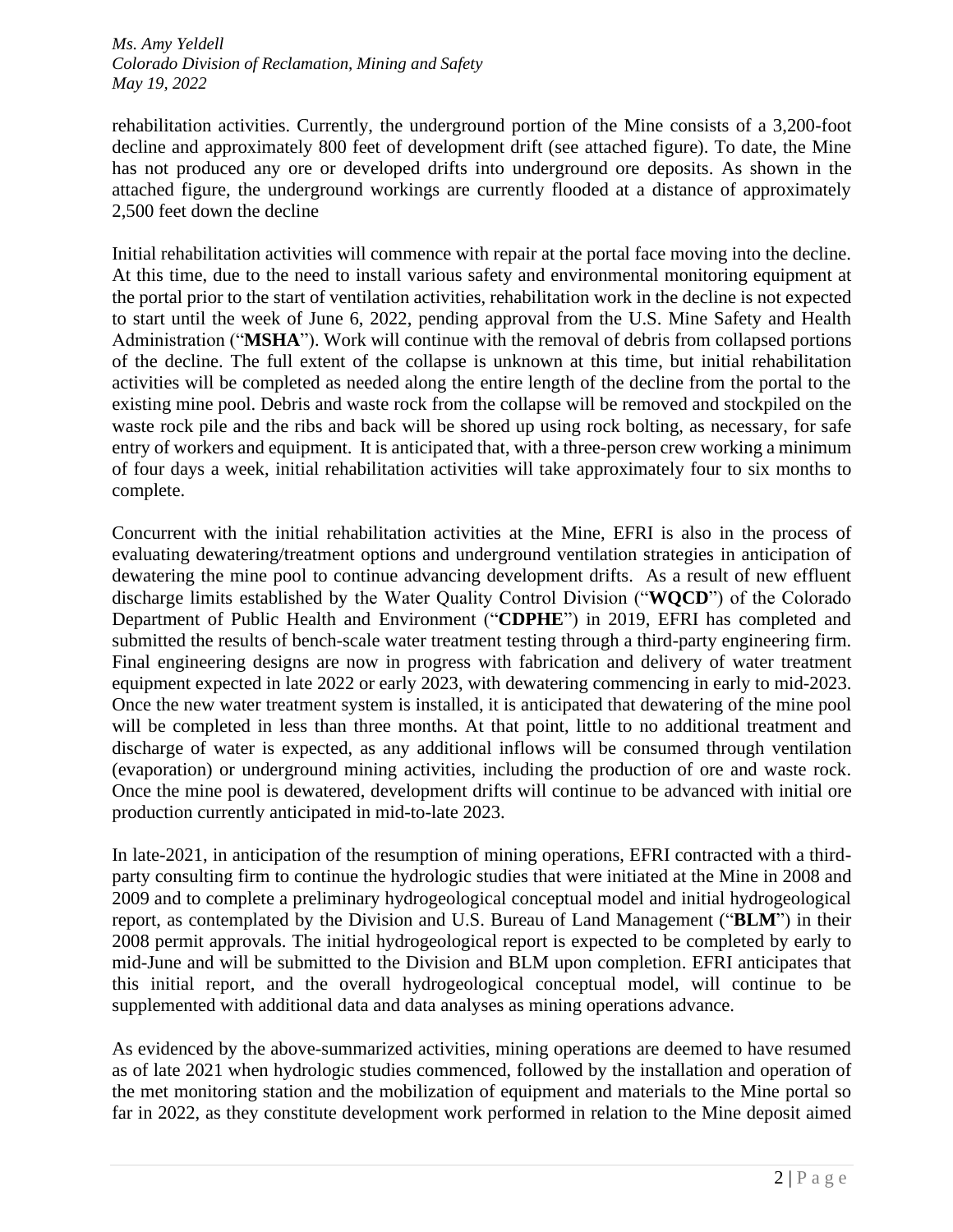## *Ms. Amy Yeldell Colorado Division of Reclamation, Mining and Safety May 19, 2022*

at preparing the site for mining and other related activities. Starting with the initial rehabilitation activities in mid-May 2022, activities will rise to the level of production, as they will constitute active, orderly mining operations and other work performed in relation to the extraction of minerals from its natural occurrences for an extended duration commensurate with the scale of the Mine, estimated to take approximately four to six months, and will include (among other things) the disposal of refuse from underground mining. Dewatering/treatment and underground ventilation (evaporation) will be the next form of production needed to prepare the Mine and, ultimately in midto-late 2023, work is currently expected to be comprised primarily of the extraction of mineral from its natural occurrences for movement offsite, processing and sale, and the activities associated therewith. As all of this work requires significant cost, time and labor and is necessary in order to commence mineral extraction at the Whirlwind Mine, such work does not constitute minimal or token activity. Any delays in such activities due to inclement weather are not seen by EFRI as constituting a material disruption to its active mining operations status.

EFRI has evaluated the current financial warranty amount for the Mine and determined that it is adequate to support the resumption of mining operations. The existing financial warranty for the Mine is in the form of a corporate surety bond in the amount of \$375,078 issued by Argonaut Insurance Company on July 5, 2017, approved by the Division on July 6, 2017, and, most recently, reviewed by the Division during the annual inspection in November of 2021. The surety amount of \$375,078 was calculated by the Division as described in the "Initial Reclamation Liability Estimate" dated February 7, 2008, based on information supplied within EFRI's 112(d) permit application, adequacy review and subsequent discussions with DRMS staff. The surety amount of \$375,078 is based on a surface reclamation estimate of \$148,372 and bulkhead construction estimate of \$226,706. The bulkhead construction component includes estimates of \$111,450 for the Whirlwind Bulkhead Seal and \$115,256 for the Packrat Contingency Bulkhead Seal.

The existing financial warranty amount of \$375,078 remains adequate to cover the reclamation liabilities associated with the resumption of mining operations. First, the surface reclamation component of \$148,372 is based on the disturbance that will occur at the end of the mine life when the waste rock area is expanded to its maximum size. Therefore, as waste rock is produced and stockpiled during Mine rehabilitation activities, the liability associated with these activities is already covered under the existing financial warranty. Second, the Mine has not completed the secondary escape through the Packrat Portal and there are no immediate plans to do so during the resumption of mining operations, so construction of the Packrat Contingency Bulkhead Seal (estimated at \$115,256) is not needed at this time. Therefore, the existing financial warranty is adequate to cover construction of bulkheads, which is limited to the Whirlwind Bulkhead Seal. Should EFRI decide to complete the secondary escape through the Packrat Portal or commence other new surface construction, such as upgrades to the water treatment system, the Division will be notified, and the existing financial warranty will be reevaluated and adjusted accordingly.

EFRI is also providing a summary of all permits, licenses and authorizations for the Mine. As shown in the attached table, with the exception of MSHA's approval, as described above, the Mine currently has all necessary permits in place to resume mining operations and full-scale production activities.

If you have any questions or need additional information, please contact me at 303-389-4132 or sbakken@energyfuels.com.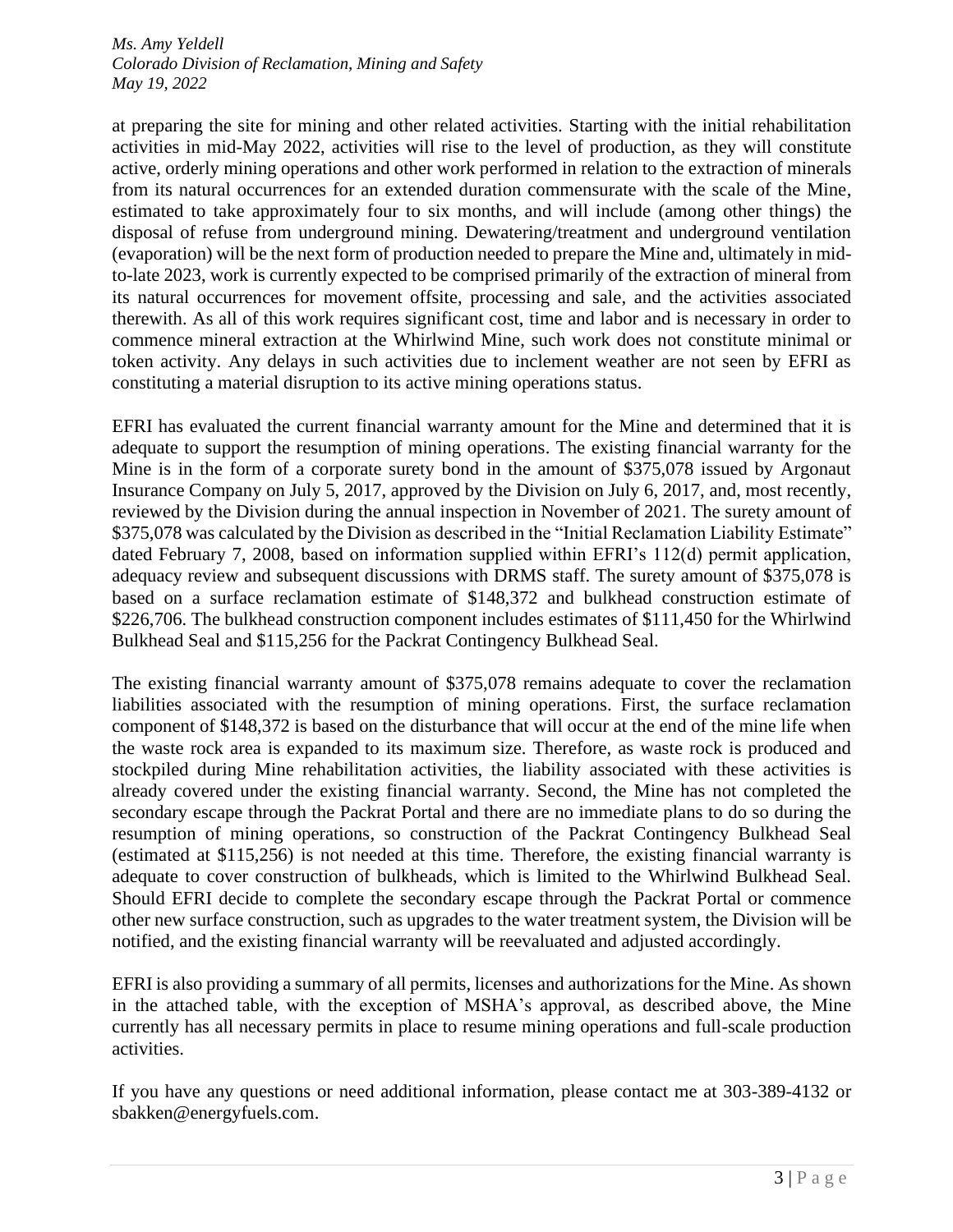*Ms. Amy Yeldell Colorado Division of Reclamation, Mining and Safety May 19, 2022*

Sincerely,

# **ENERGY FUELS RESOURCES (USA) INC.**

Scott Bakken Digitally signed by Scott Bakken Date: 2022.05.19 08:46:42 -06'00'

Scott A. Bakken Vice President, Regulatory Affairs

- Encl: Whirlwind Mine Permits, Licenses and Authorizations Whirlwind Mine – Ventilation and Escapeway Map Notification of Resumption of Mining Operations to UDOGM, April 20, 2022
- cc: R. Means, T. Marshall (DRMS), B. Cocina (BLM) D. Frydenlund, J. Hoffmeier, K. Weinel, J. App, D. Kolkman (EFRI)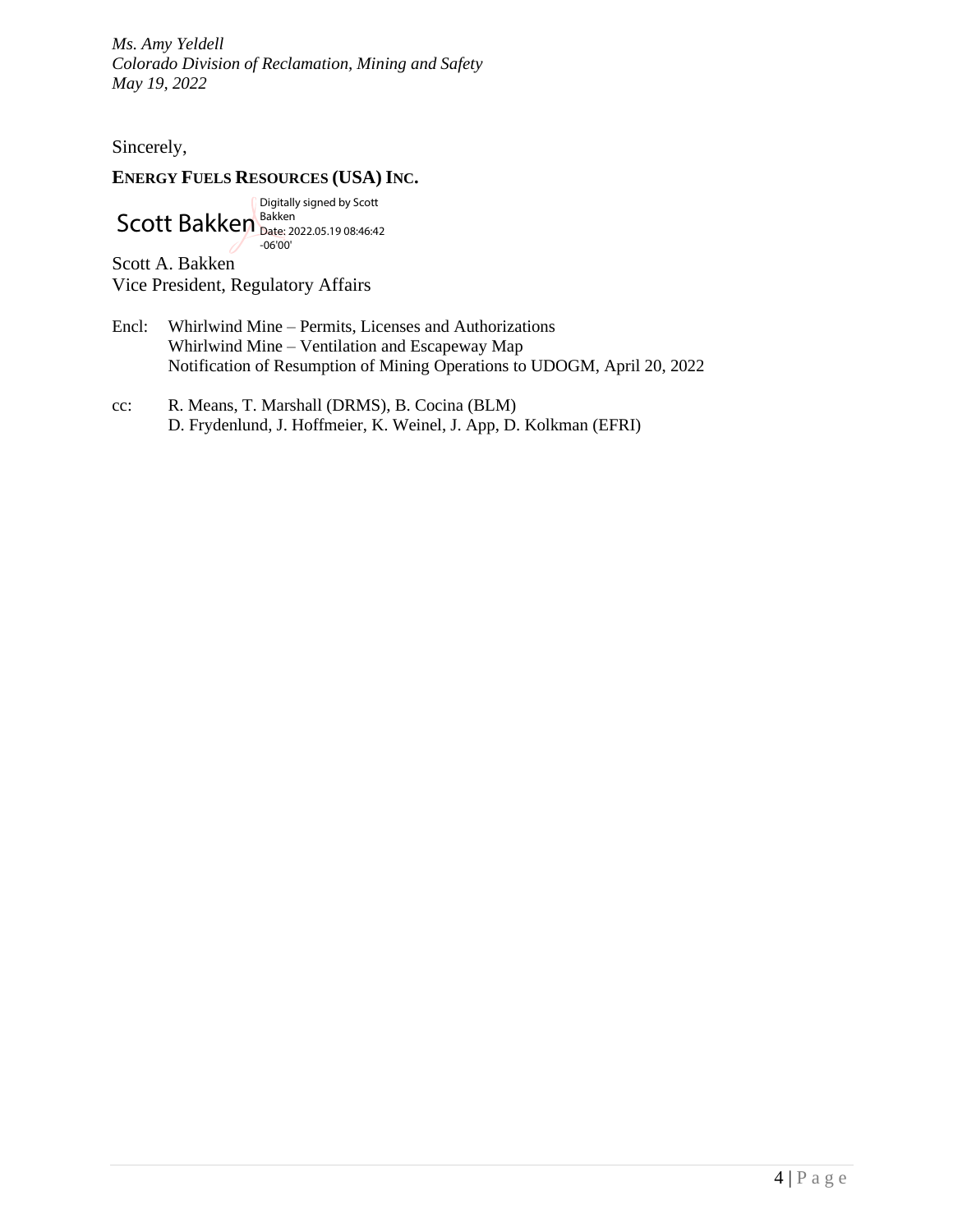## **Whirlwind Mine – Permits, Licenses and Authorizations**

| <b>Agency</b>      | <b>Description</b>                                          | Permit, License or Authorization No. | <b>Status</b> |
|--------------------|-------------------------------------------------------------|--------------------------------------|---------------|
| <b>DRMS</b>        | Mining and Reclamation Permit (112d-1)                      | M-2007-044                           | Active        |
| <b>DWR</b>         | Well Permit (Mine Well)                                     | 66419-F                              | Active        |
| <b>Mesa County</b> | <b>Individual Sewage Disposal System</b>                    | 013242                               | Active        |
| <b>DWR</b>         | Well Permit (Monitor Well W-1)                              | 278989                               | Active        |
| CDPHE-WQCD         | <b>CDPS</b> General Stormwater Permit                       | COR040227                            | Active        |
| CDPHE-WQCD         | <b>CDPS Wastewater Discharge Permit</b>                     | CO-0047562                           | Active        |
| <b>CDPHE-APCD</b>  | <b>Construction Permit (Mine Ventilation)</b>               | 07ME1052                             | Active        |
| <b>CDPHE-APCD</b>  | <b>Construction Permit (Surface Facilities)</b>             | 07ME1051F                            | Active        |
| District Court     | Conditional Water Right (Whirlwind Mine Well)               | 2013CW3061 (07CW69)                  | Active        |
| <b>USBLM</b>       | Plan of Operations Approval                                 | CO-130-2008-024-EA                   | Active        |
| <b>Mesa County</b> | <b>Conditional Use Permit</b>                               | 2007-299 CUP1                        | Active        |
| <b>UDOGM</b>       | Notice of Intention (Small Mine)                            | S/019/065                            | Active        |
| <b>USEPA</b>       | Approval for Construction (40 CFR Part 61 Subparts A and B) | N/A                                  | Active        |
| <b>Mesa County</b> | Road Improvement and Maintenance Agreement                  | N/A                                  | Active        |
| <b>MSHA</b>        | Commencement of Operation - Intermittent                    | Mine ID 0504816                      | Pending       |

DRMS – Colorado Division of Reclamation, Mining and Safety

DWR – Colorado Division of Water Resources

CDPHE-WQCD – Colorado Department of Public Health and Environment – Water Quality Control Division

CDPS – Colorado Discharge Permit System

CDPHE-AQCD – Colorado Department of Public Health and Environment – Air Quality Control Division

USBLM – U.S. Bureau of Land Management

UDOGM – Utah Division of Oil, Gas and Mining

USEPA – U.S. Environmental Protection Agency